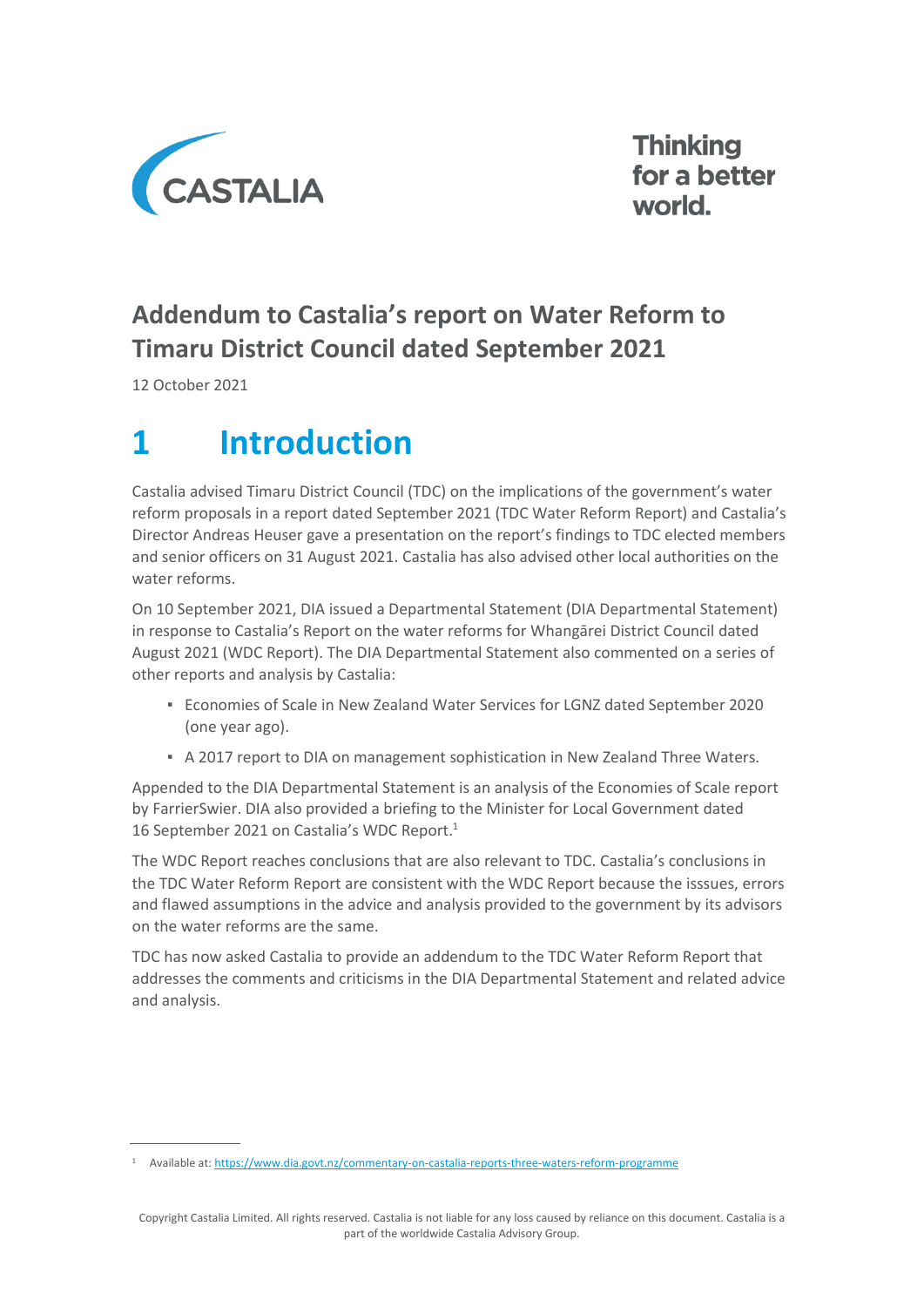#### *Castalia affirms its advice to TDC and stands by previous work for other clients*

Castalia stands by the analysis in its work for DIA (2017), three reports for LGNZ and the Joint Steering Committee (2020),<sup>2</sup> the WDC Report, the TDC Water Reform Report and reports and analysis for other local authority clients (issued in August and September 2021). There are several incorrect statements and potentially misleading descriptions of our analysis in the DIA comments that need to be clarified.

This addendum addresses the following points regarding the government's evidence base and Castalia's analysis of it for local authorities:

- **EXECO MODELLY** is flawed and, as a result, significantly overstates the required investment for TDC as well as other local authorities (section 2 below)
- DIA has overlooked or misinterpreted the overwhelming evidence that shows that significant cost savings are not generally available from administrative amalgamations of disparate water networks (section 3 below).

## **2 WICS approach to required investment is flawed**

Castalia stands by its analysis that the government's WICS modelling is flawed in estimating the required level of investment for TDC's water services and the water services of other local authorities we have analysed, including WDC. WICS also uses inappropriate comparators to model projected investment. We acknowledge that future regulatory requirements will likely increase the level of investment needed in water networks in some parts of New Zealand. Nevertheless, WICS' modelling has flaws that make it inappropriate as a basis for assessing the required level of investment for New Zealand, and TDC specifically.

WICS models a top-down estimate of required investment that is different to the forecasts from TDC's long-term plan and its officers' view of required investment in an unconstrained fiscal environment. When TDC's officers estimated the future water sector investment in the response to the government's request for information (RFI), the estimated amounts for 2022- 2051 were (with WICS estimates in brackets):

- Replace existing assets: \$252 million (WICS = \$702 million)
- Growth to meet additional demand and enhancement to improve service: \$879 million (WICS = \$2.3 billion including cumulative economic depreciation on new assets)

This is illustrated i[n Figure 2.1](#page-2-0) below:

<sup>&</sup>lt;sup>2</sup> Castalia completed three reports for LGNZ in support of its participation in the Three Waters Joint Steering Committee:

<sup>1.</sup> Criteria for evaluating water reform options dated July 2020 (Evaluation Criteria Report))

<sup>2.</sup> Comparative analysis of reform options for water services dated August 2020 (Reform Options Report)

<sup>3.</sup> Economies of scale dated August 2020 (Economies of Scale Report)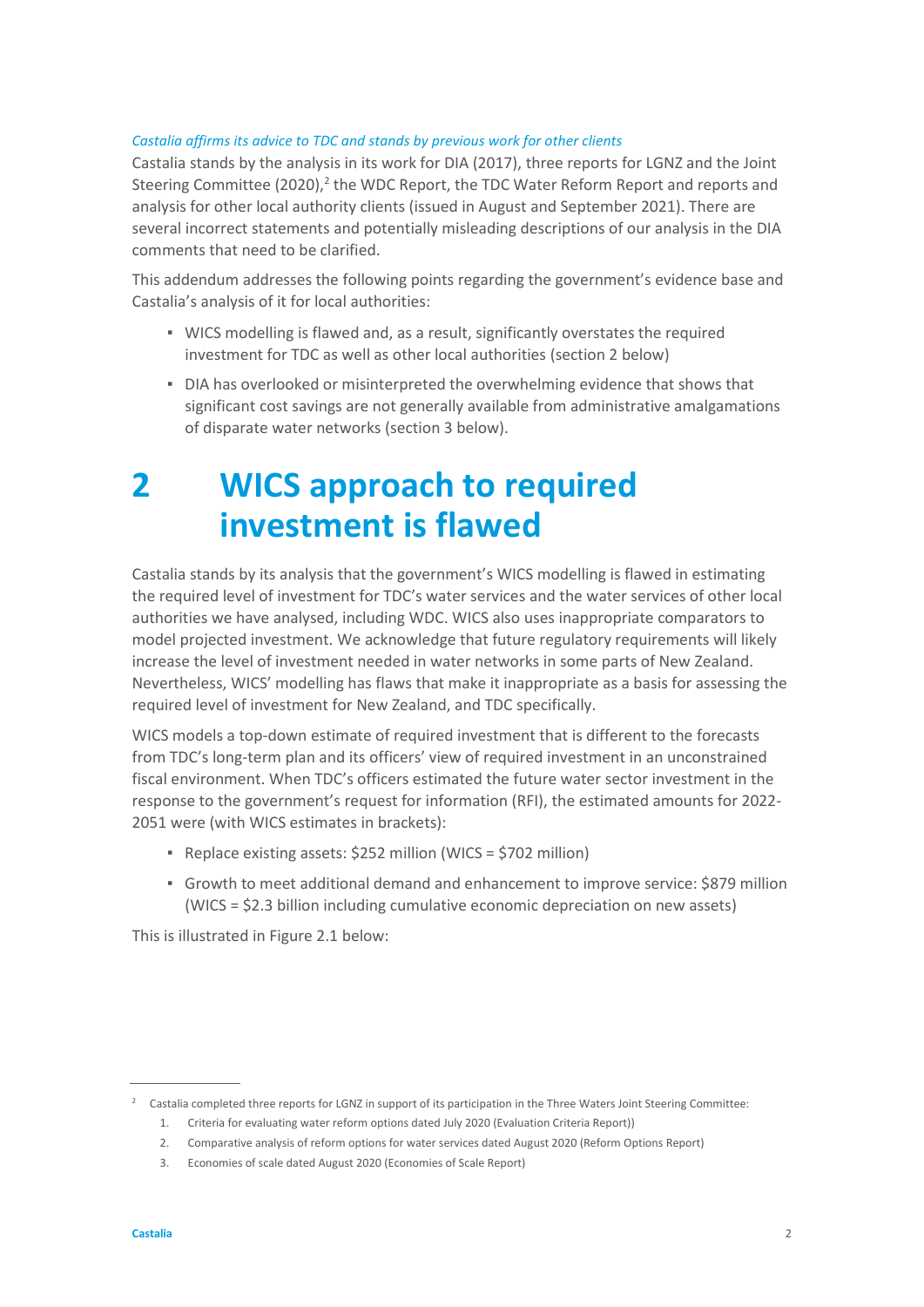

**Figure 2.1: Comparing WICS' top-down and TDC management's approaches to estimating replacement of existing assets and enhancement and growth investment**

<span id="page-2-0"></span>Copyright Castalia Limited. All rights reserved. Castalia is not liable for any loss caused by reliance on this document. Castalia is a part of the worldwide Castalia Advisory Group.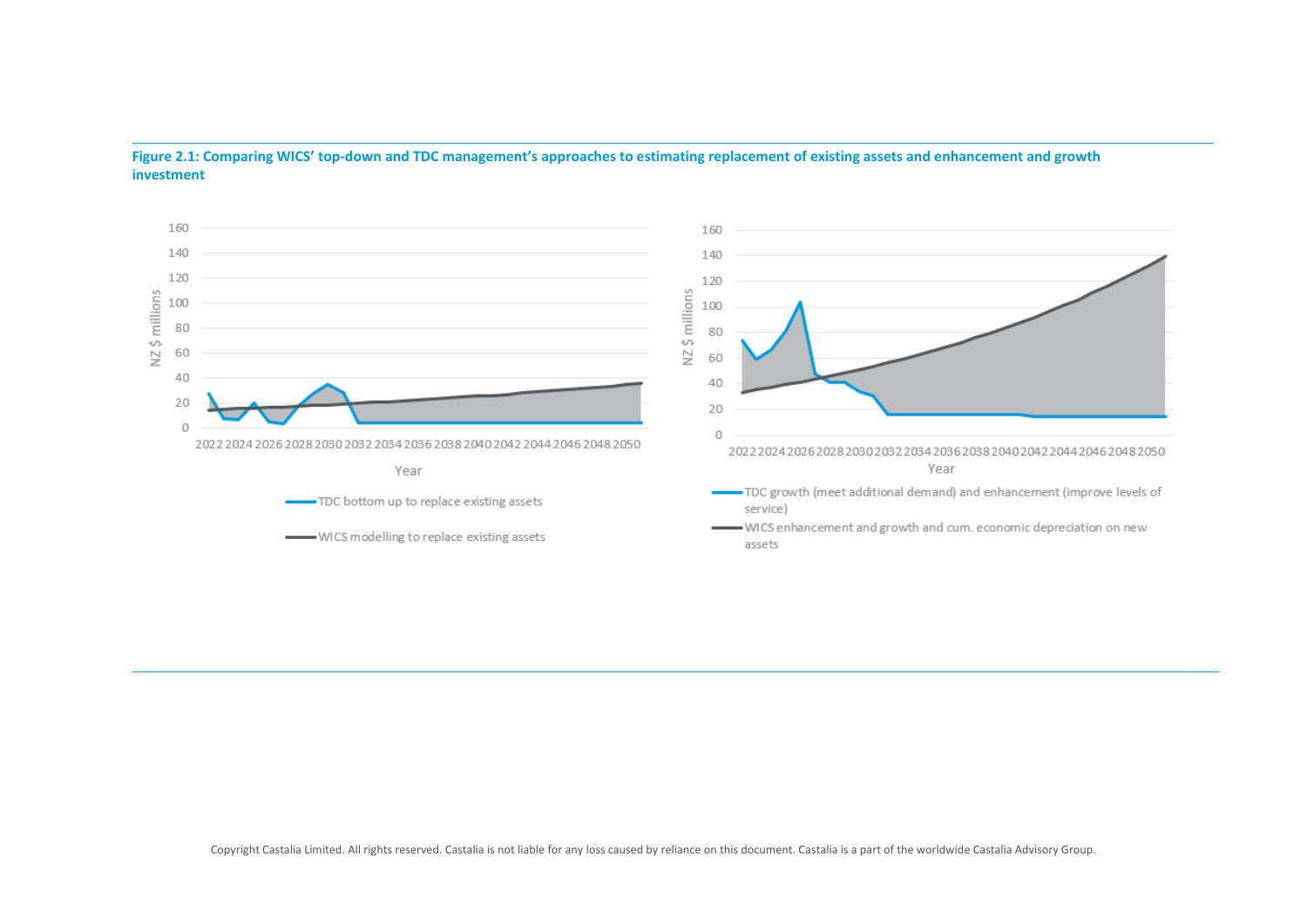WICS uses three components to estimate the future investment for local authorities:

- Cumulative economic depreciation on new assets
- Required enhancement and growth capital expenditure
- Capital maintenance on existing assets (that is, replacement of existing assets).

DIA claims that local authorities' own investment plans are not a good basis to estimate required future investment.<sup>3</sup> DIA also says that WICS' modelling "projects future renewals investment based on the applicable rates of economic depreciation"<sup>4</sup> and that this is a superior approach to predicting the required level of investment. The WICS approach is unconventional and inflates the investment projections.

### <span id="page-3-0"></span>**2.1 Cumulative economic depreciation is not a valid method to forecast replacement capital expenditure for brand new assets**

Incorporating cumulative economic depreciation on new assets (the third component) inflates the level of investment in an unconventional and incorrect way. The impact on WICS' modelling for TDC and other local authorities is significant.

The use of cumulative economic depreciation on new assets essentially assumes that future replacement capital expenditure will be exactly equal to estimated future depreciation. This is an incredibly crude assumption. The depreciation-derived estimates are far inferior to the bottom-up capex forecasts developed by TDC and other local authorities for the purposes of their long-term plans and internal investment planning.

Standard regulatory approaches do not equate economic depreciation with capital expenditure. To our best knowledge, neither OFWAT, OFGEM, AER, Australian State regulators, nor the New Zealand Commerce Commission (to name a few) have set capital expenditure allowances based on economic depreciation. Local Government New Zealand has issued guidance to local authorities that depreciation should not be confused with replacement capital expenditure.<sup>5</sup>

*As depreciation reflects the consumption of the asset over its useful life, there are two critical factors in determining this expense. The first is the asset cost or revalued amount, and the second is the asset's useful life. It is therefore not related to the physical wearing out of the asset. The purpose of depreciation is not to provide for the replacement of the asset(s), however this may be an intended or unintended consequence.*

The inclusion of cumulative economic depreciation increases replacement capital expenditure in WICS' estimate by approximately \$683.2 million over the modelling horizon to 2051 (expressed in projected outturn prices)[. Figure 2.2](#page-4-0) illustrates the components of WICS' modelling of total required investment for TDC, separating this into the three components.

<sup>&</sup>lt;sup>3</sup> Departmental Statement, p. 3

<sup>4</sup> Departmental Statement, p. 3

<sup>5</sup> LGNZ, Depreciation in the local government context, available at: https://www.lgnz.co.nz/assets/Induction-Extras/78d9041b79/Depreciation-paper-final.pdf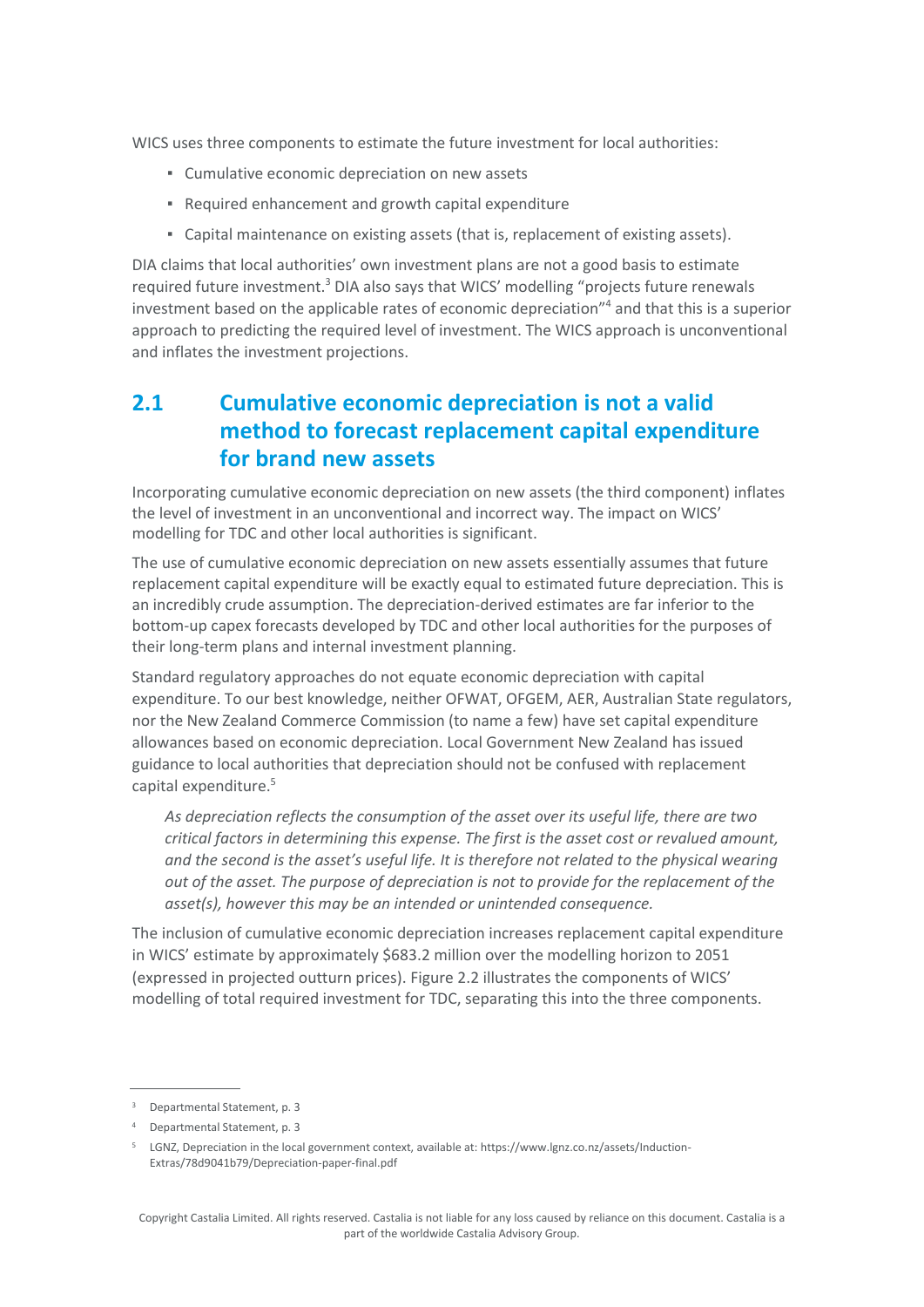

Cumulative economic depreciation on new assets (dark blue area) makes up a significant portion (22.9 percent) of total investment requirement for TDC.

<span id="page-4-0"></span>

■ Cumulative economic depreciation on new assets (projected outturn prices)

■ Capital Maintenance/ asset replacement (projected outturn prices)

Required enhancement and growth capital expenditure (projected outturn prices)

## **2.2 WICS' enhancement and growth expenditure estimates are based on inappropriate Scottish and UK models**

WICS uses Scottish comparators as the basis for its modelling of enhancement and growth expenditure. WICS acknowledges this at various places in its Phase 2 slides on required investment. <sup>6</sup> WICS even comments on why it uses Scottish comparators: "These models have the advantage that they come from a single jurisdiction that has many geographical and economic similarities to New Zealand". It is accurate and fair to say that WICS' investment estimates are based on Scottish levels of investment.

We reiterate that Scotland is not the only relevant comparator for New Zealand. There are many reasons why Scotland should not be used as the only comparator, or even a good comparator, which we outline in the TDC Water Reform Report.

#### *No evidence that council-specific variables included in the model*

DIA asserts in its Departmental Statement that WICS used "WDC asset values and asset lives… [and] population density, topography and geographic variables" as inputs into its modelling. DIA is claiming that WICS' modelling reflected relevant council-specific information. However,

<sup>6</sup> WICS, May 2021, Supporting Materials Part 1: Required levels of investment, at slides 13-14, 26, 58, 59, [https://www.dia.govt.nz/diawebsite.nsf/Files/Three-waters-reform-programme/\\$file/wics-supporting-material-1-required](https://www.dia.govt.nz/diawebsite.nsf/Files/Three-waters-reform-programme/$file/wics-supporting-material-1-required-investment.pdf)[investment.pdf](https://www.dia.govt.nz/diawebsite.nsf/Files/Three-waters-reform-programme/$file/wics-supporting-material-1-required-investment.pdf)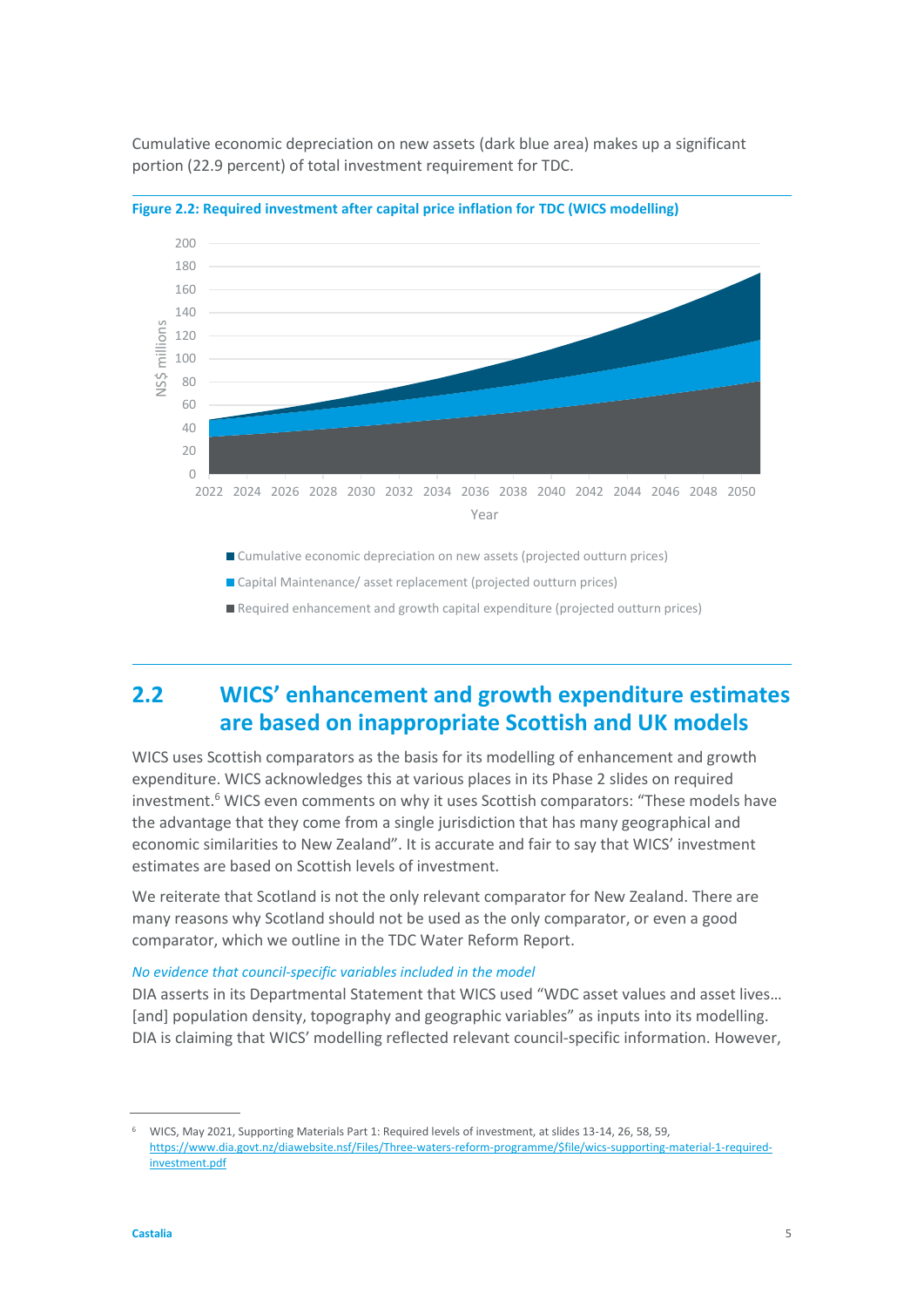the models released to stakeholders do not show that such variables were in fact used for WDC, TDC or any other local authority.

The detailed RFI responses provided by each local authority run over 66 tabs in excel spreadsheets. However, WICS' released models use only eight data points from the RFI responses. The data used by WICS is basic information such as connected population, asset values, water-related debt and current water-related revenues. The WICS models released to date do not use any Timaru or indeed any New Zealand-specific variables other than total population and asset values.

We have been unable to find any inputs or calculations in the models that relate to population density, topography or geographical variables. It is possible that there may be another layer of modelling that has not been released to, or reviewed by, any expert other than WICS. This is particularly important, considering the differences in geography and topography between New Zealand local authorities and indeed between New Zealand and United Kingdom.

#### *None of DIA's expert reports verified any New Zealand-specific variables used in WICS' modelling*

DIA cite the expert reports it commissioned to review WICS' work in support of its claims that UK and Scottish models are appropriate for New Zealand. Nothing in those expert reports suggests that the authors verified whether any New Zealand-specific variables were included. Nothing in the FarrierSwier review suggests a review of New Zealand-specific inputs or calculations was undertaken.

Beca New Zealand<sup>7</sup> compared the regulatory environment and industry practices in Scotland. However, Beca New Zealand does not compare whether the level of investment modelled by WICS is appropriate, only that the assumptions about the regulatory environment bear similarities. Beca New Zealand's report explicitly does not cover differences in financial or accounting practices (such as asset depreciation and renewals, asset insurance, debt management and so on) between Scottish Water utilities and New Zealand local authorities. Crucially, it is these matters that have undermined WICS' estimates of required investment.

It is true that some additional investment is needed in some parts of New Zealand to comply with future regulatory requirements, and to improve the resilience of water services to climate change. Beca New Zealand's report is useful to compare the regulatory regimes and network technical similarities. However, Beca New Zealand's report cannot (and does not) provide a view on whether WICS' top-down analysis and crude modelling techniques give accurate insights on the level of investment required.

WICS states that it assumes that New Zealand-specific input variables (which are not disclosed and cannot be verified) will have the same impact on the required investment as they do in Scotland.<sup>8</sup> While other relationships were considered by WICS, the model and commentary released rely heavily on Scottish information and data. Our analysis in the TDC Water Reform

<sup>7</sup> Beca New Zealand (2021), DIA Three Waters Reform WICS Modelling Phase 2: Review of Assumptions between Scotland and New Zealand Three Waters Systems, available at: https://www.dia.govt.nz/diawebsite.nsf/Files/Three-waters-reformprogramme/\$file/beca-report-dia-three-waters-reform-wics-modelling-phase-2.pdf

<sup>8</sup> WICS, May 2021, Supporting Materials Part 1: Required levels of investment, for example at slides 58, 59, [https://www.dia.govt.nz/diawebsite.nsf/Files/Three-waters-reform-programme/\\$file/wics-supporting-material-1-required](https://www.dia.govt.nz/diawebsite.nsf/Files/Three-waters-reform-programme/$file/wics-supporting-material-1-required-investment.pdf)[investment.pdf](https://www.dia.govt.nz/diawebsite.nsf/Files/Three-waters-reform-programme/$file/wics-supporting-material-1-required-investment.pdf)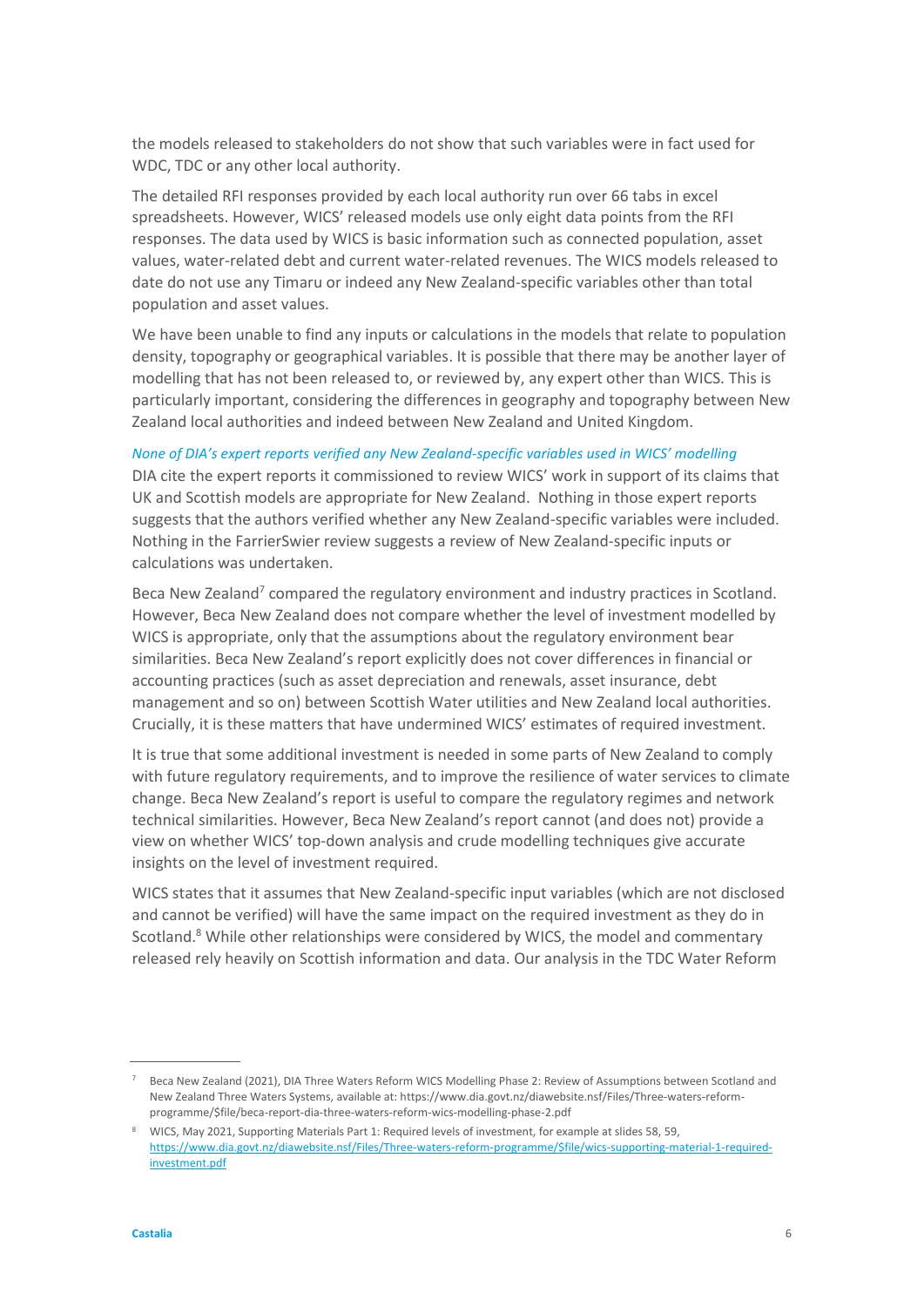Report shows that the Scottish relationship is very different to the relationship in Australia, for example.

#### *Modelling approach is unconventional to best of our knowledge*

DIA also claims that the models were "developed by OFWAT and used and applied by WICS and other economic regulators throughout Europe". <sup>9</sup> To our best knowledge, OFWAT has never used this type of model to forecast capital expenditure. It may have used this type of modelling as part of a building blocks model approach to setting tariffs. Even in that case, OFWAT would not have equated a capital expenditure forecast with depreciation amounts (as set out in section [2.1\)](#page-3-0). These are entirely separate concepts. We would appreciate being directed to the OFWAT models that WICS' work is based on.

### **2.3 TDC's investment plans are valid starting point for future investment needs**

Regulators generally prefer asset managers' own estimates of required investment over crude modelling based on depreciation. The asset manager knows the condition of the assets. For example, it would be highly unusual for an economic regulator such as the Commerce Commission to use depreciation calculations to over-ride bottom-up forecasts from an electricity distribution business when setting a capital expenditure allowance. This is especially the case given the important interlinkages and potential optimisation that can arise between replacement and enhancement capex. For example, in the years after 2031, the WICS model assumes ever increasing investment, whereas TDC's internal estimates show reduced investment (after key infrastructure is built in the 2021-2031 period). WICS's approach is incapable of recognising interlinkages and optimisation between replacement and enhancement capex because it sums up replacement and enhancement capex without any adjustment. As noted above, the discrepancy between WICS' and TDC's unconstrained replacement investment accounts for 24 percent of the total discrepancy (\$450 million of \$1.85 billion of total difference ) between the two sets of capital expenditure forecasts.

## **3 Only relatively minor cost savings available from administrative amalgamations**

Castalia stands by the considerable evidence that the claimed cost savings from amalgamation are implausible. The evidence of relatively minor cost savings from administrative amalgamation is summarised in the TDC Water Reform Report, WDC Report and in Castalia's Economies of Scale Report to LGNZ dated October 2020. DIA commissioned a FarrierSwier review of the latter report which unfortunately does not address the central issue, and only partially assesses the relevant evidence Castalia prepared for LGNZ that contributed to the Joint Steering Committee's consideration of water reform issues.

<sup>9</sup> Departmental Statement, p. 3.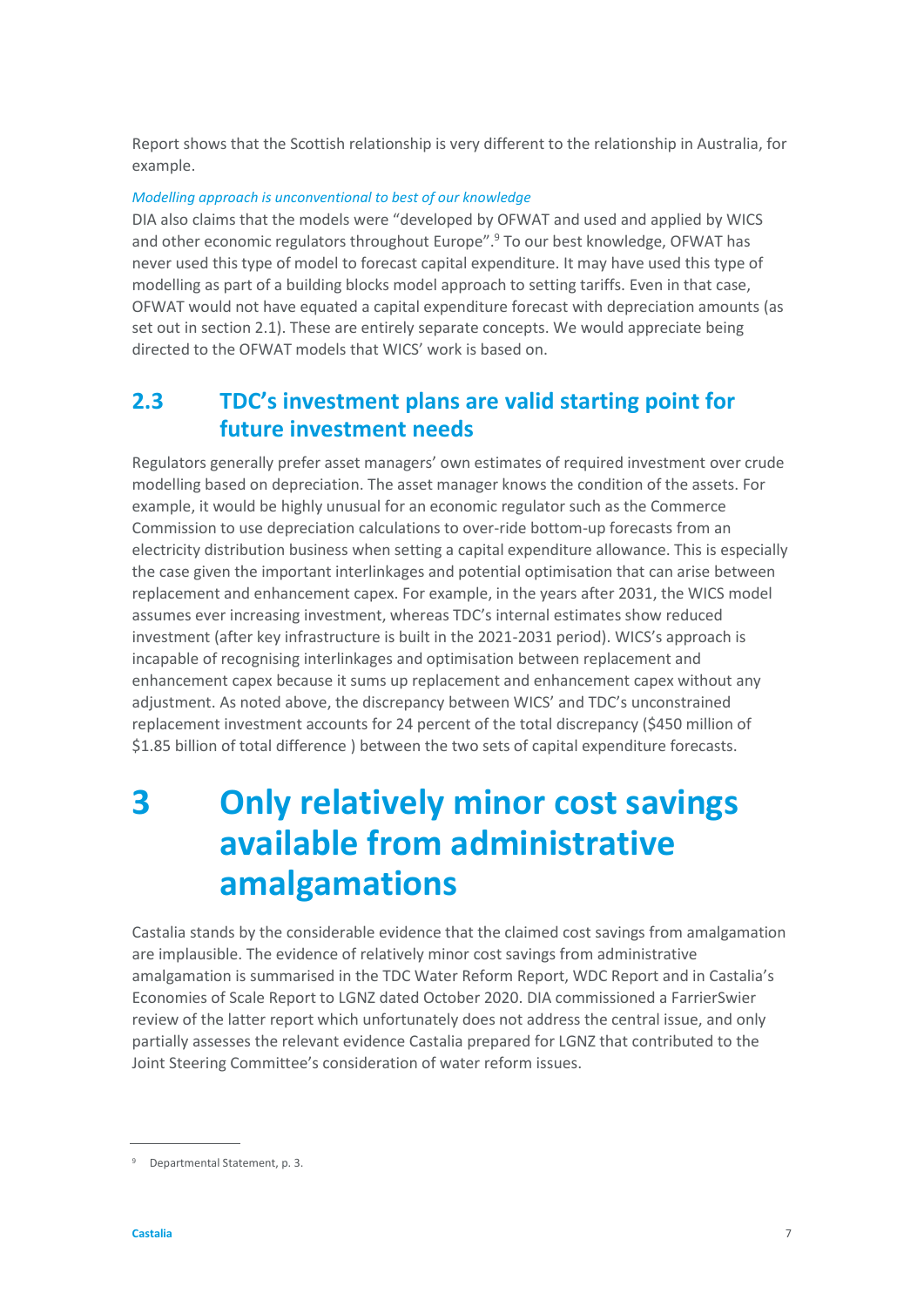#### *DIA, WICS and FarrierSwier overlook that economies of scale in the capital costs of water services are not available from the administrative amalgamation of water and wastewater services*

Castalia's central point in the Economies of Scale report is that savings in the **capital costs** of water and wastewater networks and water and wastewater production (drinking and wastewater plants) are unlikely. The empirical evidence, including the evidence collected by DIA and cited in its regulatory impact statement (RIS), is clear: economies of scale are not available for **administrative amalgamations** of the type proposed for New Zealand. DIA has not produced any analysis—other than WICS' modelling—that refutes Castalia's central point. DIA cites evidence in its RIS, $^{10}$  but manages to misinterpret it. The key point being missed by DIA in its public statements on water reforms and in advice to the Minister and Cabinet is:

- **There are lower average costs in water networks that serve large cities with** concentrated populations compared to more rural areas or small towns
- Those savings in capital costs are a function of the **geography and urban density**
- It does not follow that, by carrying out an administrative merger to reach 800,000 connections (for example, merging Tairāwhiti to Takaka), those cost savings will automatically arise.

The Economies of Scale report reached three other key findings on the evidence base, which have not been refuted.

#### *FarrierSwier appear to have only been given partial information by DIA, and reviewed the 2020 Economies of Scale Report as if it was a full options review*

FarrierSwier appear to have been asked by DIA to review the 2020 Economies of Scale report as if it were a full review of reform options. Castalia prepared a review of available reform options, reviewing global evidence of reform episodes in a separate Reform Options Report. This was presented to the Joint Steering Committee in October 2020 and presumably has not been referred to FarrierSwier for review. DIA and FarrierSwier criticise Castalia's Economies of Scale Report because it focuses mainly on economies of scale. Yet, that was the specific purpose of that particular report as part of a wider body of analysis contained in a number of reports. We encourage DIA and interested stakeholders to review our Reform Options Report, which assesses the government's proposed option and three other globally common sector structuring options along with **seven criteria,** including management sophistication. The Reform Options Report shows that the government's proposed option has significant risks compared to the alternative options. Castalia's advice to LGNZ is available here: <https://www.lgnz.co.nz/assets/LGNZ-release-of-Castalia-reports-context-and-response-v2.pdf>

FarrierSwier agrees with Castalia (for example, Castalia's 2017 report to DIA) that some cost savings are possible in larger water entities from improved management and specialist services, and from coordinating procurement. Castalia goes on to note that these cost savings are minor **in comparison to** the more significant costs of network and production services (emphasis added). FarrierSwier does not address the relative size of cost savings from improving management to the more significant costs of network and production services. Neither FarrierSwier nor DIA discuss the costs of reform, which need to be weighed against such relatively minor benefits. Furthermore, as Castalia notes in the Reform Options Report,

<sup>&</sup>lt;sup>10</sup> Department of Internal Affairs, May 2021, Regulatory Impact Statement: Policy decisions on the reform of three waters service delivery arrangements, pp, 39-40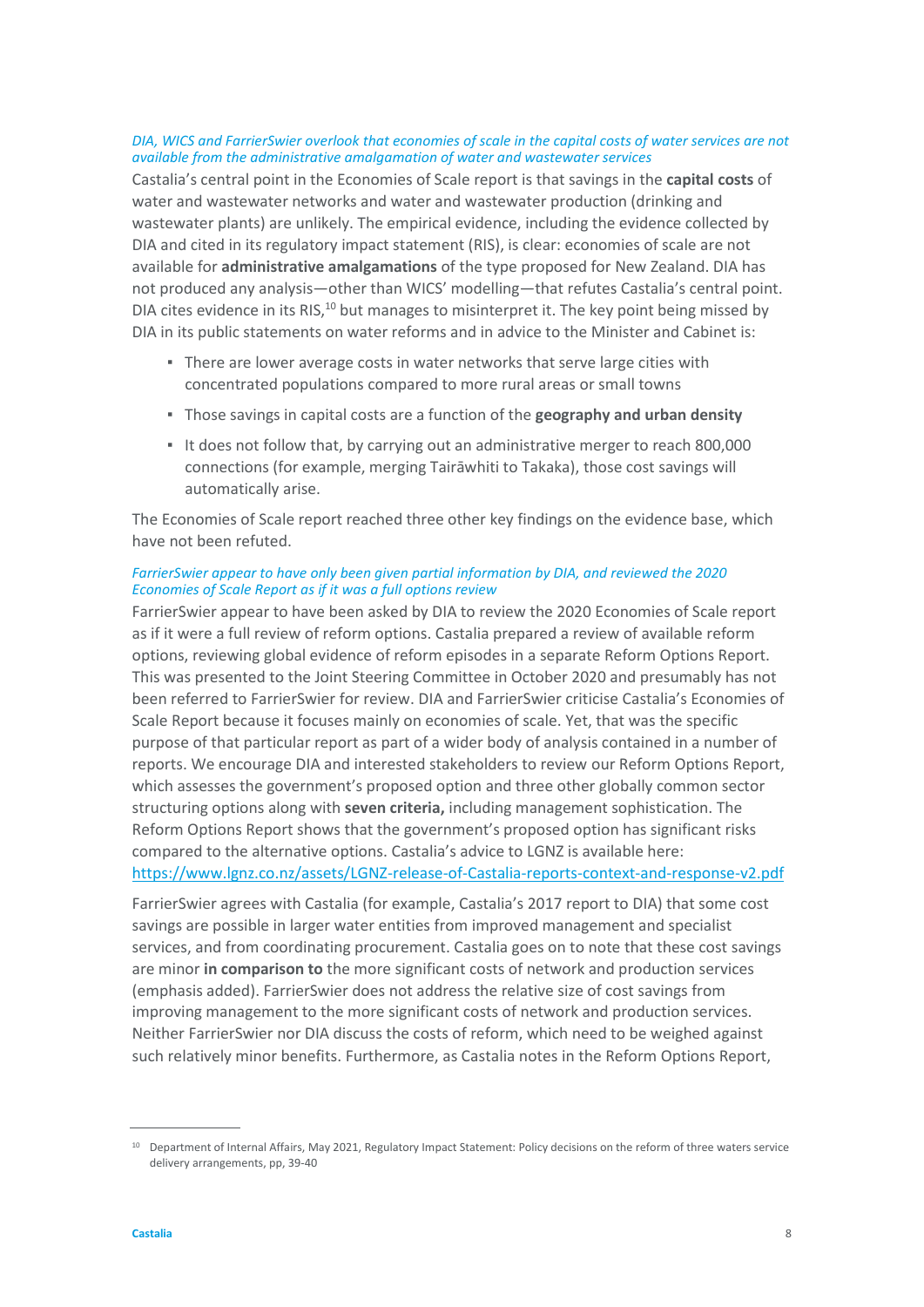the proposed reform is not the only way to achieve these management and procurement gains. Other available options include the joint procurement and management model used by Southland electricity distribution companies, and the Wellington Water management services model.

DIA only released the underlying WICS models in July 2021. Castalia has reviewed these models in its reports to TDC and other local authorities. Our review of the modelling confirms the findings from 2020 in the Economies of Scale Report and the Reform Options Report: the very large cost savings claimed for capex and opex are implausible given the nature of New Zealand's disparate water networks and current operating expenditure profile.

*None of the new points raised change the conclusions on implausibility of claimed efficiency gains*

DIA refers to a 2018 Frontier Economics paper to claim that "efficiency gains have been well documented". <sup>11</sup> That report analyses efficiencies from **privatisation** and does not deal with efficiencies from **amalgamation**. Amalgamation of the English and Wales water companies occurred in 1972. Privatisation of the 10 companies occurred in 1989. The nine English companies remain private companies. Therefore, the conclusions on efficiency improvements have only limited relevance. We pointed this out in the Reform Options Report.

DIA also claims that benefits to Watercare from greater borrowing capacity from balance sheet separation is an "efficiency improvement". We agree with the Board of Watercare (and advised its management) that increased borrowing capacity from balance sheet separation enables greater investment which is currently constrained. However, this has nothing to do with efficiency.

DIA says that incremental operating efficiency improvements eventually add up to significant amounts. However, the improvements are still implausible relative to the counterfactual. The government and LGNZ representatives have promised that there will be no job losses which means opex savings from workforce changes will not occur. WICS and DIA also assume that local authorities will not benefit from any operating efficiencies if they opt out of the reforms. This is unlikely given the opex profile of local authorities we have analysed (including TDC and WDC). We point out that outsourcing, documented evidence of performance improvement over time, and the fact that regulation will incentivise and support performance improvements already generate efficiencies. In the Departmental Statement, DIA and WICS provide no evidence that WDC "has been assessed as significantly below industry-standard benchmarks for service efficiency". There is also no evidence from DIA or WICS that TDC performs below benchmarks. There may be potential for 'catch up' efficiency in some places in New Zealand, but WICS does not show this is true for TDC, WDC or any specific local authority in the materials released to date.

#### *Full options analysis would assist in understanding all the costs and benefits of reform*

Focussing on one aspect of reform—apparent benefits of scale—can lead to a premature selection of a preferred option. Indeed, both Castalia's Evaluation Criteria Report and Reform Options Report note that there are major risks in a process that does not consider the full range of options.<sup>12</sup> There are common models from around the world that have not been

<sup>11</sup> Departmental Report, p. 4.

<sup>&</sup>lt;sup>12</sup> We also note that contrary to DIA's assertion, Castalia has not recommended a "regulation-only" scenario for New Zealand in any report.